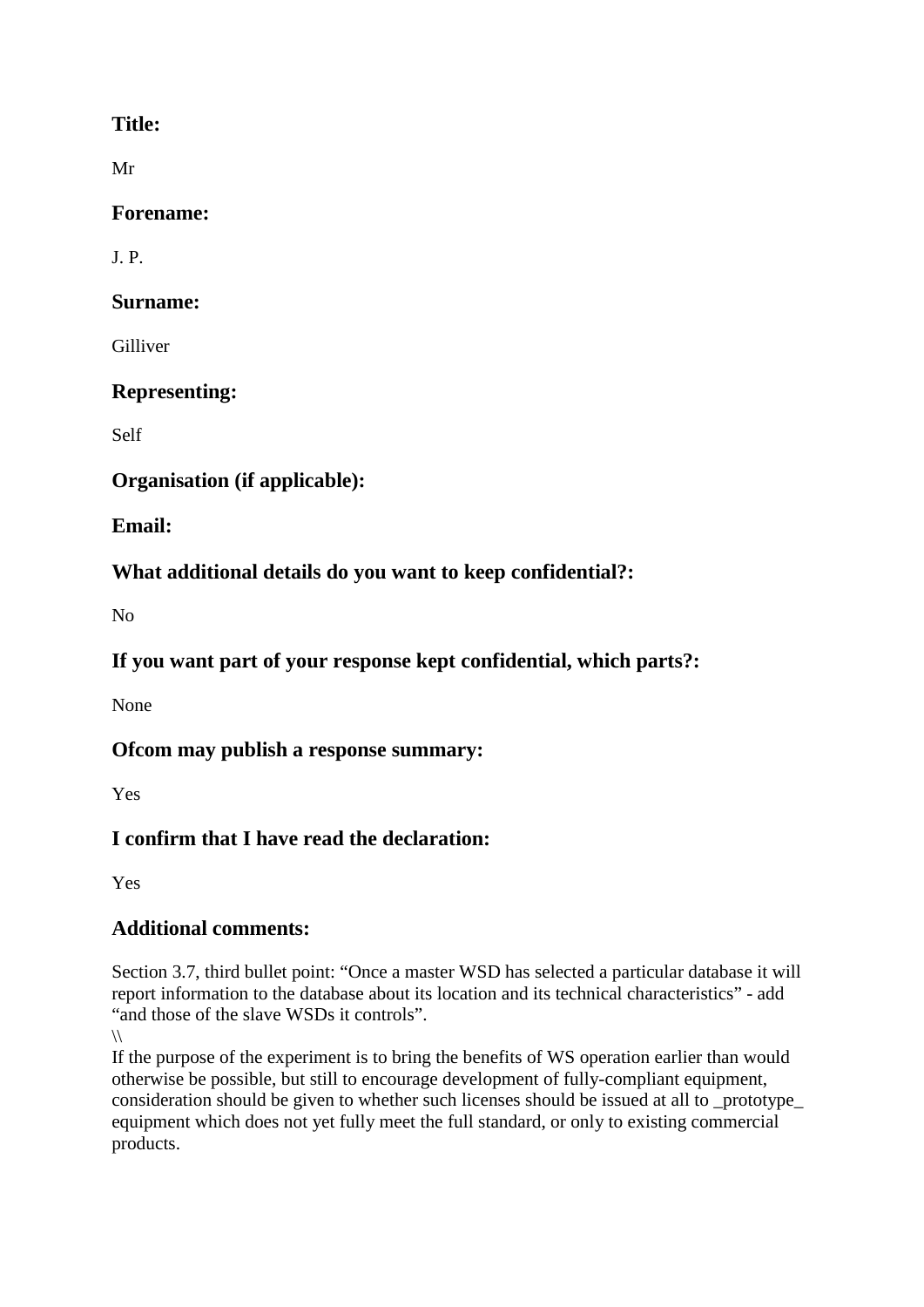$\sqrt{ }$ See also the earlier parts of my answer to Q15.

## **Question 1: Do you agree with our assessment of the likely costs and benefits of our proposal to license MCWSDs as a transitional arrangement? Please provide any available evidence to support your response.:**

Broadly, yes.

## **Question 2: If you agree that Ofcom should allow MCWSDs to operate in the UHF TV band within the TVWS framework, how long do you believe that the licensing regime would need to be in place?:**

Your estimate of three years seems valid: given that the framework has been released for a short time, then 2017-12-31 would seem an appropriate endpoint (or 2018-6-30 if this initial process takes longer than anticipated).

 $\sqrt{ }$ 

It would also seem appropriate to limit licences issued less than one renewal period before that date to have that as an end date, rather than to extend beyond it.

### **Question 3: If you agree that Ofcom should allow MCWSDs to operate in the UHF TV band within the TVWS framework, when do you believe it would be appropriate to conduct a review to assess whether there is an ongoing need to license MCWSDs?:**

Somewhere between 2016-7-1 and 2016-12-31.

### **Question 4: Do you agree with the proposed terms of the draft licence as set out in Annex 5 and as discussed below?:**

The restrictions on Ofcom's power to revoke in section 4 are far too onerous - and the mention of a five year period in 4f somewhat clashes with the proposed three year duration of the entire experiment!

 $\sqrt{ }$ (Section 7: "there under" should be "thereunder".)

 $\sqrt{ }$ 

Schedule 1, 5 b) v): no maximum has been specified for the location uncertainty.  $\sqrt{ }$ 

Schedule 2, 2: replace "airborne" with "in motion". [I see no reason for MCWSDs to be used while in motion: it was my understanding that all WSD operation will be between immobile devices. This is not to say they cannot be \_moved\_, just not while operating.]

## **Question 5: Do you think it would be beneficial for the licensing regime for MCWDs to cover both masters and slaves?:**

See under "additional products" above: I do not know whether existing commercial products include both categories.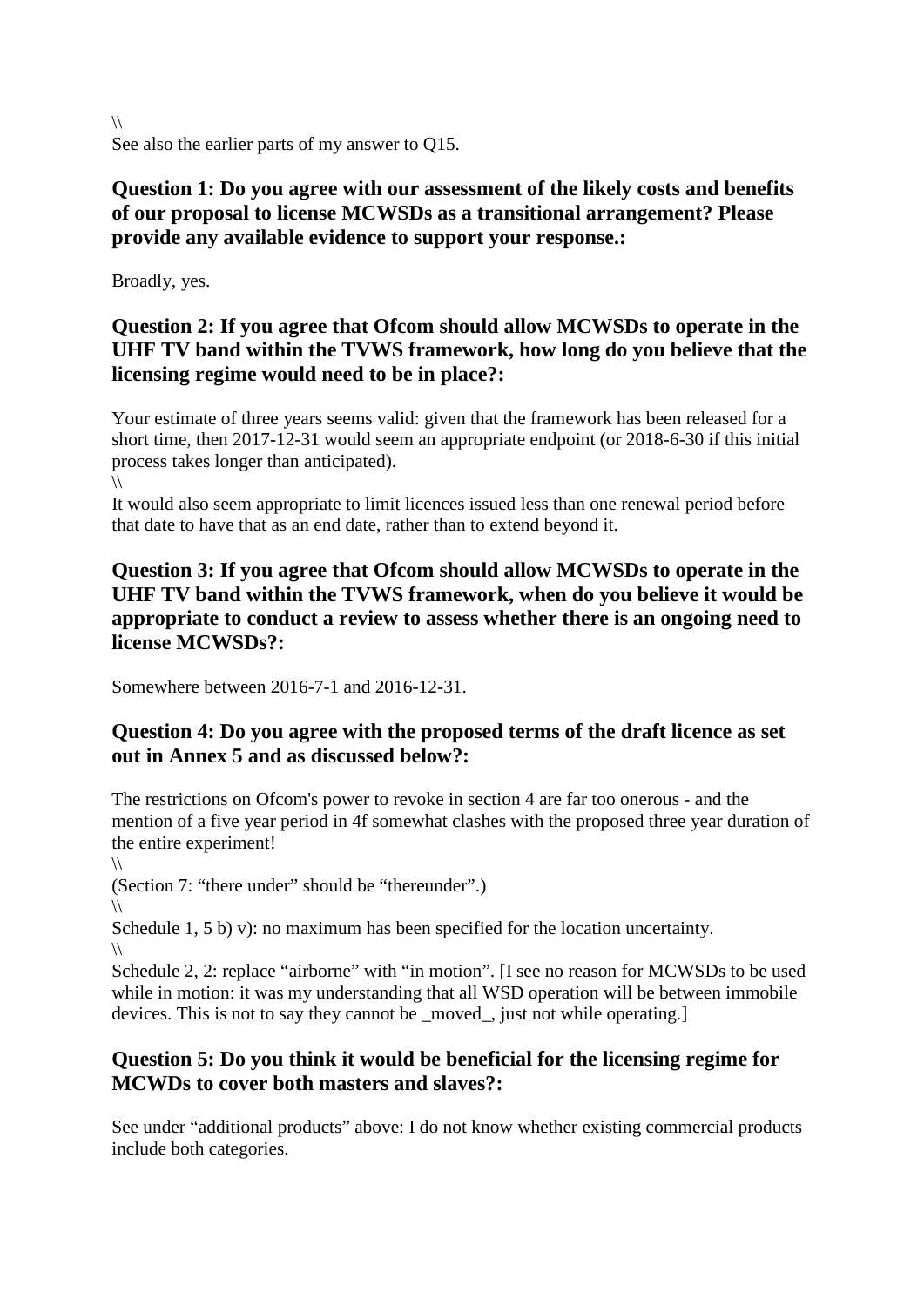#### **Question 6: Do you agree that our licensing regime should only apply to type A devices? :**

Yes. Furthermore, there may be mileage in requiring that a device, if moved, is not activated at the new location until confirmation (possibly automatic, e. g. email response) has been received from Ofcom of the notification of the new location.

### **Question 7: Do you agree with our approach to allow a number of MCWSDs under the control of a single licensee to be subject to a single licence?:**

Yes and no. Yes to "a number", as expressed in the question - i.e. each licence should cover up to a maximum number (to be determined); no to "any number", which 5.17 presents as the only alternative. Any one operator could operate more than the maximum number, by paying for another licence: this would make Ofcom's licence income more linked to the number of devices and thus regulatory burden, without requiring one licence per device.  $\sqrt{ }$ 

Also, given that the expectation is that licence-exempt devices are expected soon, I see no reason not to set an upper limit to the total number of (licenced rather than licence-exempt) devices, contrary to the suggestion in 5.19 (of no upper limit).

### **Question 8: Do you agree that the proposal for specific licence terms will mitigate the risks posed by the use of MCWSDs?:**

Looks a good start.

### **Question 9: Do you consider the proposed licence terms are appropriate and proportionate?:**

Within the bounds of a time-limited trial (whose purpose is I imagine mainly to examine realuse matters such as propagation, interference, traffic flow, etc., rather than to develop compliant and thus licence-exempt devices), and with the caveats already expressed in other answers, yes.

### **Question 10: Do you have any comments on our proposal to require applicants for licences to deploy MCWSDs to supply details of their QA process on application?:**

No (other than that it sounds a sensible requirement).

#### **Question 11: Do you agree with the proposed technical conditions of the draft licence?:**

In the specific matter of allowing the parameters to reach the database either directly from the device or from the operator of the device (e. g. via a webform), yes. (The positioning of question 11 \_implies\_ that that is what it refers to, but the question itself could be more broadly interpreted.)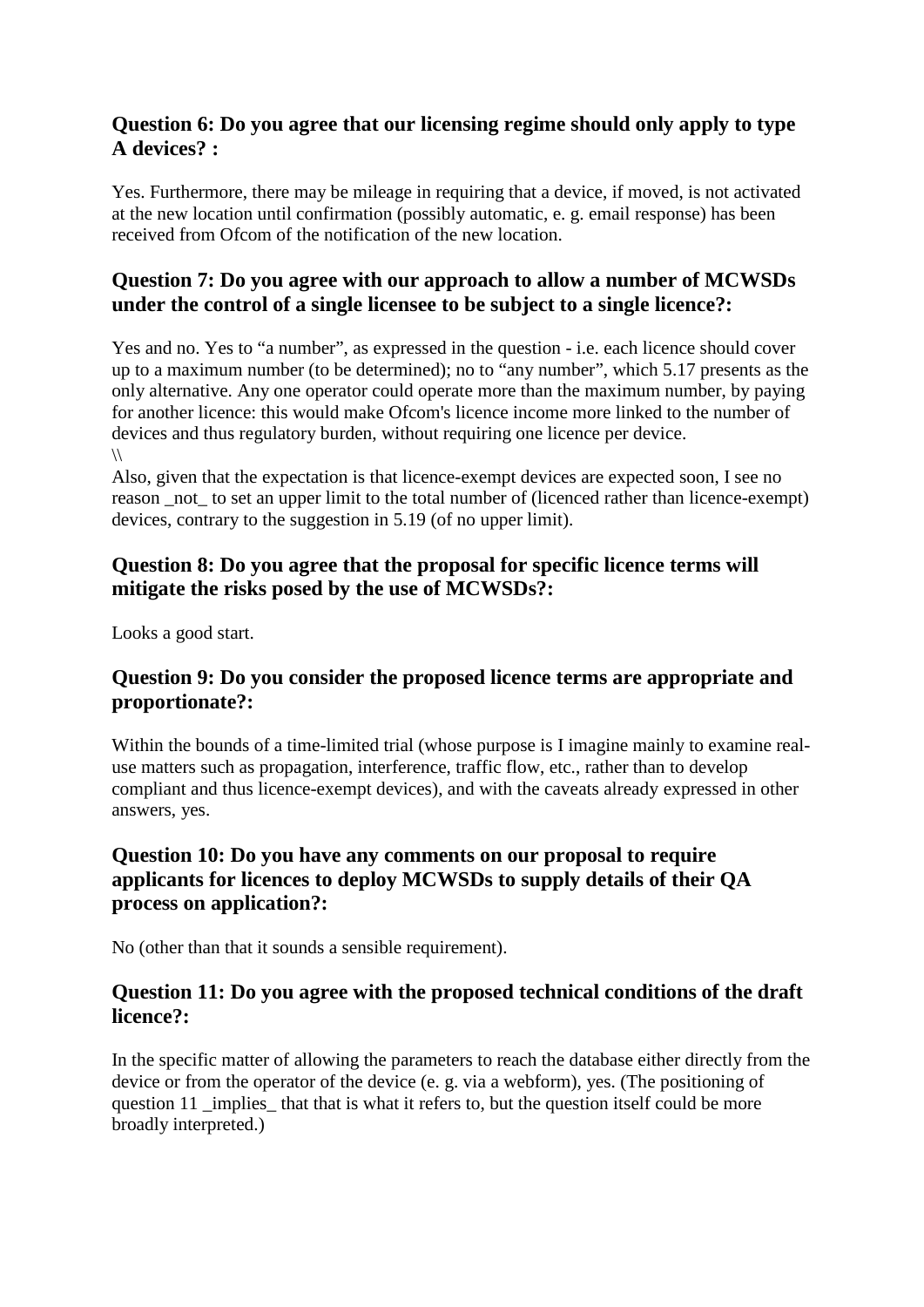#### **Question 12: Do you have any comments on the proposed duration for this licence?:**

Assuming you mean "no end date" as in 5.4.1, then this seems contrary to the anticipated three years (or possibly less) for compliant (and thus licence-exempt) equipment to become available. Thus, there seems no point in having no end date: even more, the lack of an end date might disincentivise the development of compliant equipment, especially if the field becomes dominated by operators using MCWSDs.

#### **Question 13: Do you have any comments on our proposed licence fee of £1,500:**

I am assuming your calculations, based on experience, are correct. Given my response to Q7 (i.e. \_not\_ one licence for an unlimited number of MCWSDs), it might have to be lower (though I appreciate this would not be pro-rata, as not all the administrative costs would drop accordingly). I would also anticipate that potential licencees would expect the fee to be lower for part-year licences (see my answer to Q2), in a similar way to TV licences for those over 74 (though not necessarily on a linear-to-zero slope given the different administrative costs: maybe linear-to-half).

### **Question 14: Do you have any comments on our proposed five year minimum notice period for revocation for spectrum management reasons?:**

See my answers to Q11 and Q2. (Basically, if compliant - and thus licence-exempt equipment is anticipated in three years if not sooner, then a revocation period of five years is inappropriate/ irrelevant.)

### **Question 15: Do you believe there is likely to be an ongoing need for white space devices that allow some level of manual configuration? Please give reasons for your answer.:**

I have been assuming that virtually the entire reason for the (proposed) introduction of the MCWSD licence class has been the desire for development of WS usage, in areas such as traffic levels, monitoring, and other practical matters, which is at present hindered by the absence of any suitable licence-exempt equipment. I have been assuming that the purpose of the (proposed) introduction has not been to encourage the development of such licenceexempt devices, which development should be proceeding anyway, but only a pragmatic action to allow the use of WSD in the meantime.  $\sqrt{ }$ 

I can see that there is likely to be a need, in the longer term, for a licence for MC devices, to aid in (perhaps further) development of such devices; this would be much more in the nature of an experimental licence, not dissimilar to the notices of variation sometimes assigned to radio amateurs for certain experimental purposes. This would be a very different licence product to that which I presume is being considered here, which would mostly be for "fit and forget" type use of devices for use where licence-exempt devices will eventually be used, for the purposes of network development and similar matters.